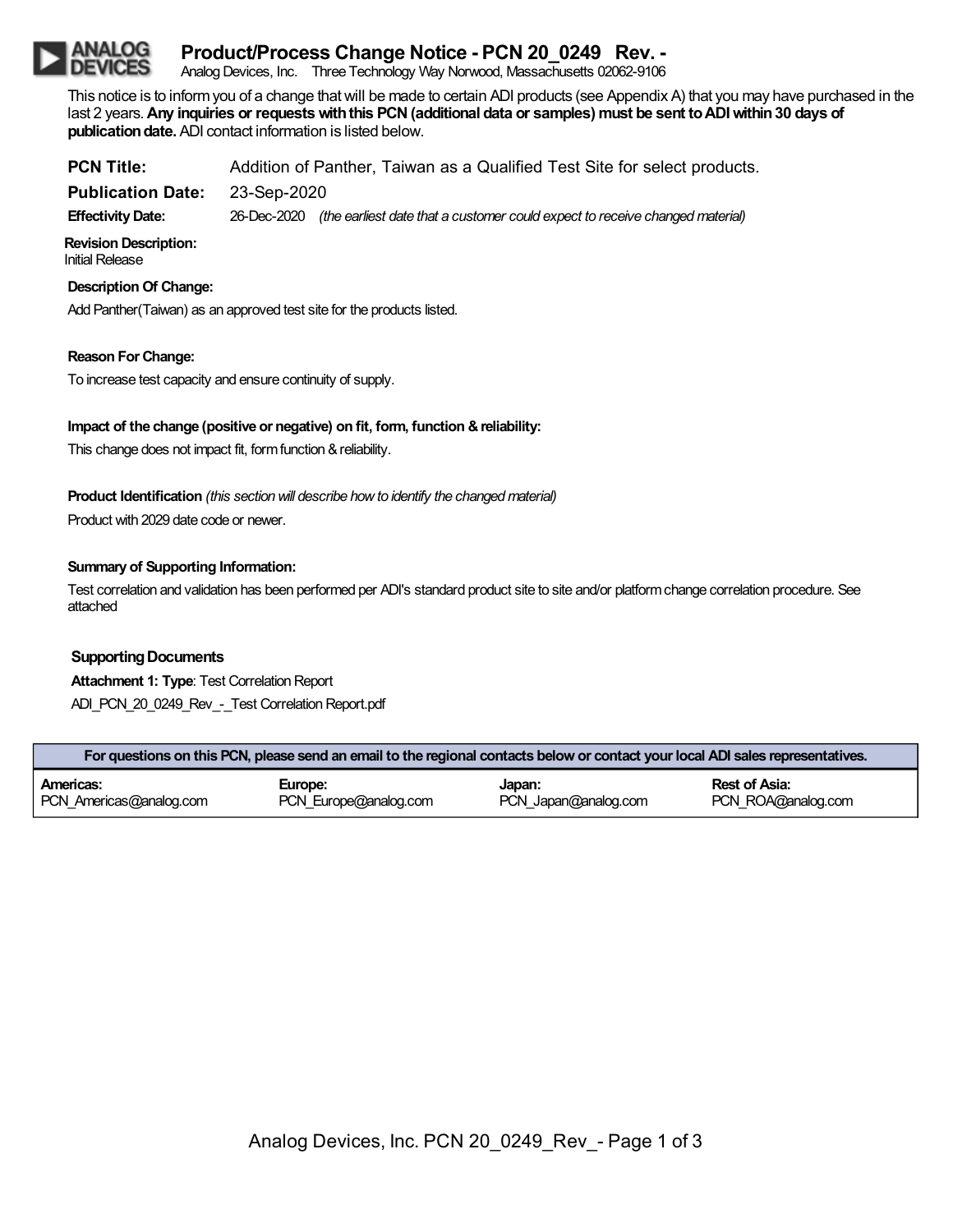| <b>Appendix A - Affected ADI Models</b>                          |                               |                                         |                             |                             |  |  |
|------------------------------------------------------------------|-------------------------------|-----------------------------------------|-----------------------------|-----------------------------|--|--|
| Added Parts On This Revision - Product Family / Model Number (8) |                               |                                         |                             |                             |  |  |
| I IA18XEBP / IA186EBPQF80IR2                                     | I IA18XEBP / IA188EBPLQ80IR2  | <sup>1</sup> IA18XEBP / IA188EBPQF80IR2 | LIA18XEXP/IA186ESPQF100IR03 | LIA18XEXP/IA186ESPTQ100IR03 |  |  |
| IIA18XEXP/IA188EMPTQ100IR03                                      | LIA18XEXP / IA188ESPQF100IR03 | 1 IA18XEXP / IA188ESPTQ100IR03          |                             |                             |  |  |